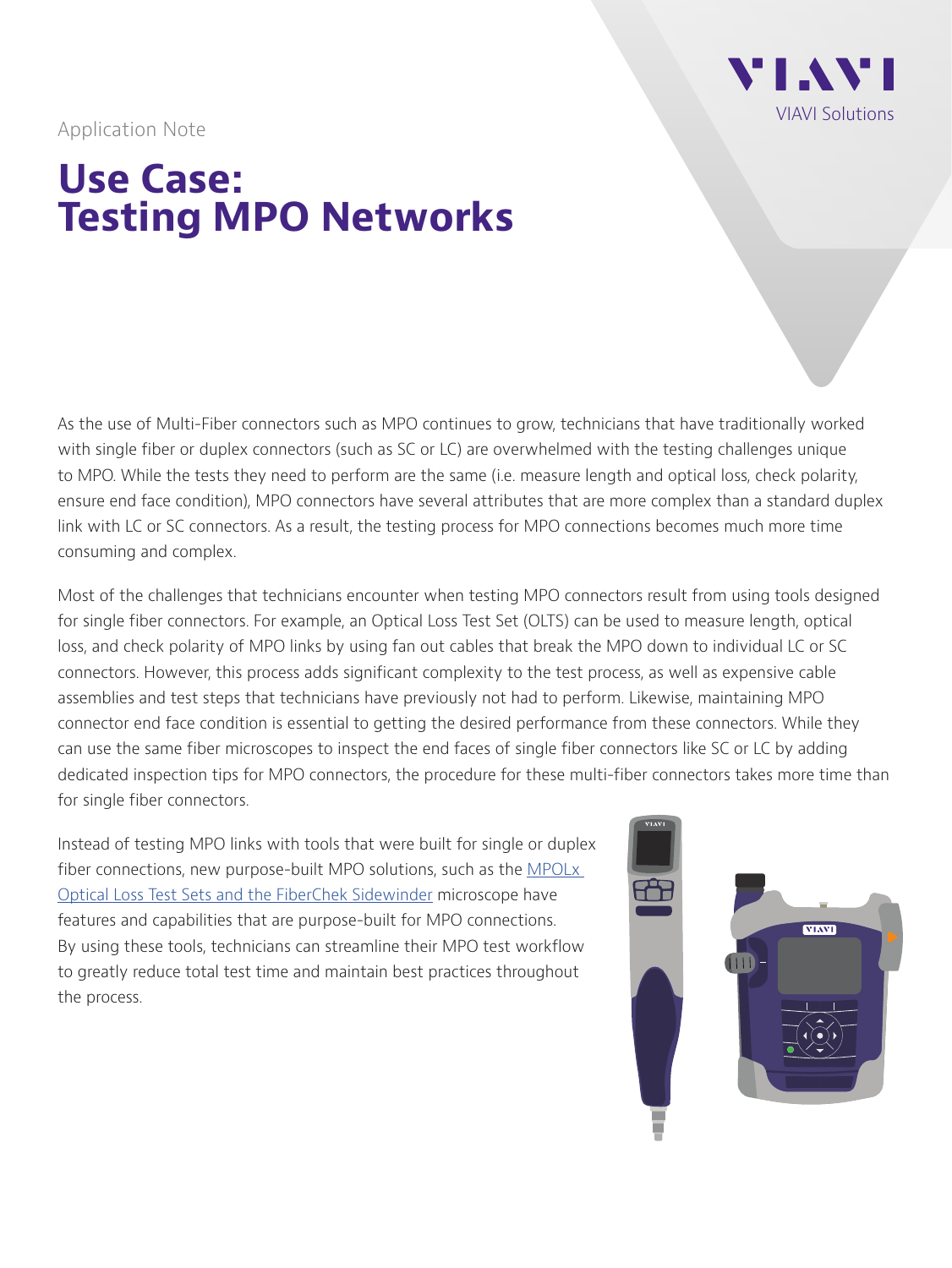## **Use Case Scenario**

This use case highlights the common tests that are required when certifying MPO connections and compares critical steps in legacy versus new test procedures. The scenario is for a mid-size project with 50 trunk (backbone) cables, each containing 12 MPO connectors (each containing 12 fibers), for a total of 600 MPO links. The scope of work is to provide Basic (Tier 1) certification for each fiber link. In other words, the technicians will need to test a total of 7,200 fibers to deliver certification of the Length, Optical Loss, and Polarity for all 600 MPO links.

- y **Number of trunk cables:** 50
- **Each trunk cable contains:** 144 fibers (12 MPO connectors per end each containing 12 fibers)
- **Total number of fibers:** 7,200 (50 x 144)
- y **Total number of MPO links:** 600

There are several common terms that are used when talking about testing, so it's useful to define them.

- A **link** consists of the cabling in between patch panels. Fiber links can have connections and splices in them.
- A **channel** consists of the above link plus the equipment cords (patch cords) at either end of the link.
- A **backbone cable** is the span of cable between cassettes. It is sometimes called a trunk cable.
- Device Under Test (DUT) is a generic term that can apply to any link, channel, or backbone cable that is being tested. This use case will use the term "DUT" when referring to the MPO link(s) that are being tested.



Note: Since contamination is such a big problem with MPO connectors, the best practice is to ensure that all fiber end faces are clean before ever making a connection. This practice, known as ["Inspect Before You Connect" \(IBYC\)](http://www.viavisolutions.com/inspect) will occur during both the referencing and testing stages, but for purposes of comparison, the time comparisons below will only focus on the testing portion.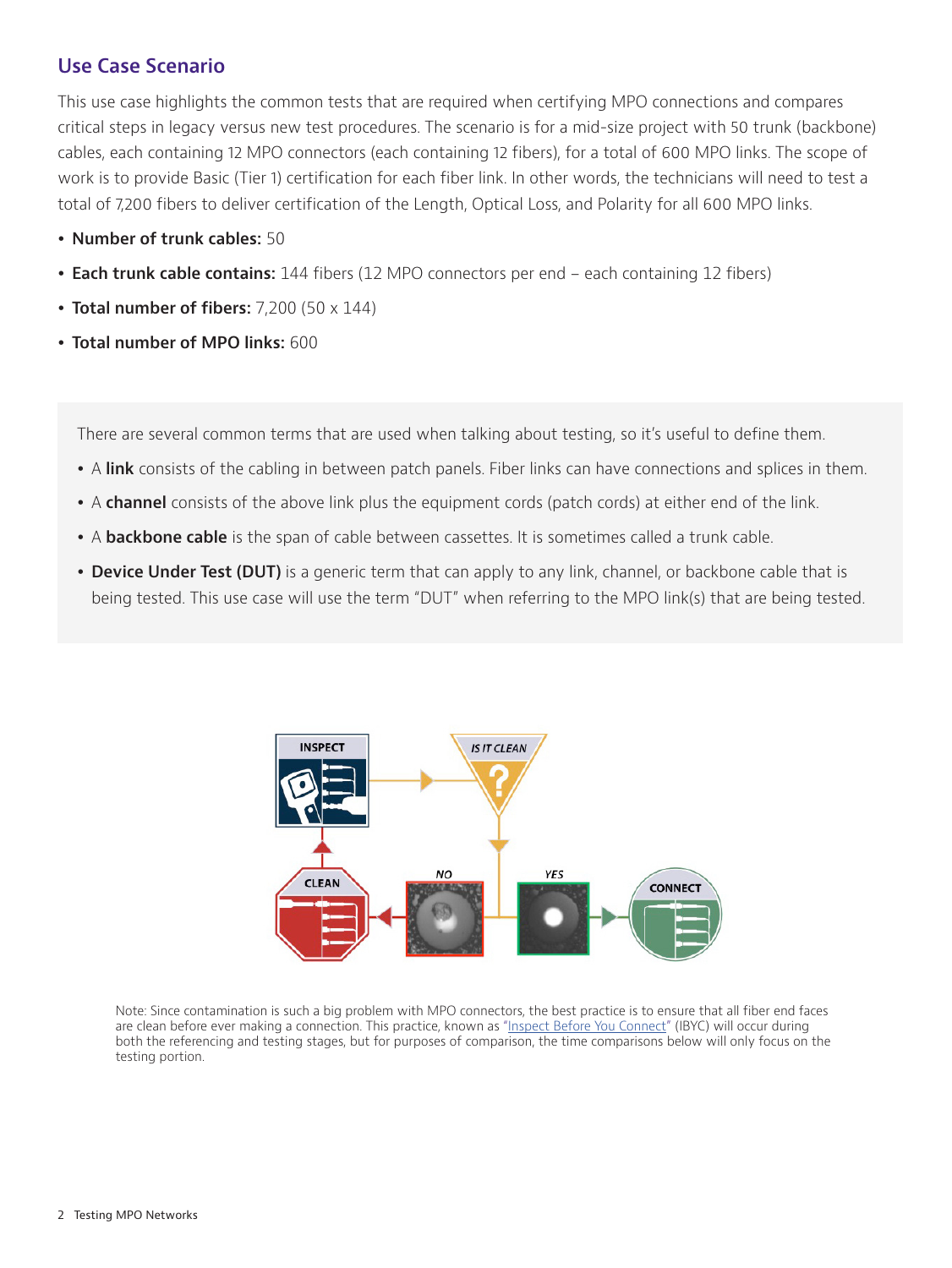# **Equipment**

Measuring length, optical loss, and checking polarity is typically done using an Optical Loss Test Set (OLTS). This consists of two test instruments, one for each end of the link being tested. Optical signals are sent from one end and measured at the other. The instrument uses the information from this measurement to calculate the optical loss, determine the length, and confirm the polarity of the optical signal.





Figure 2

**Equipment used in New Process** a) MPOLS b) MPOLP c) Sidewinder Microscopes (qty: 2)

d) MPO Test Reference Cords (qty: 2)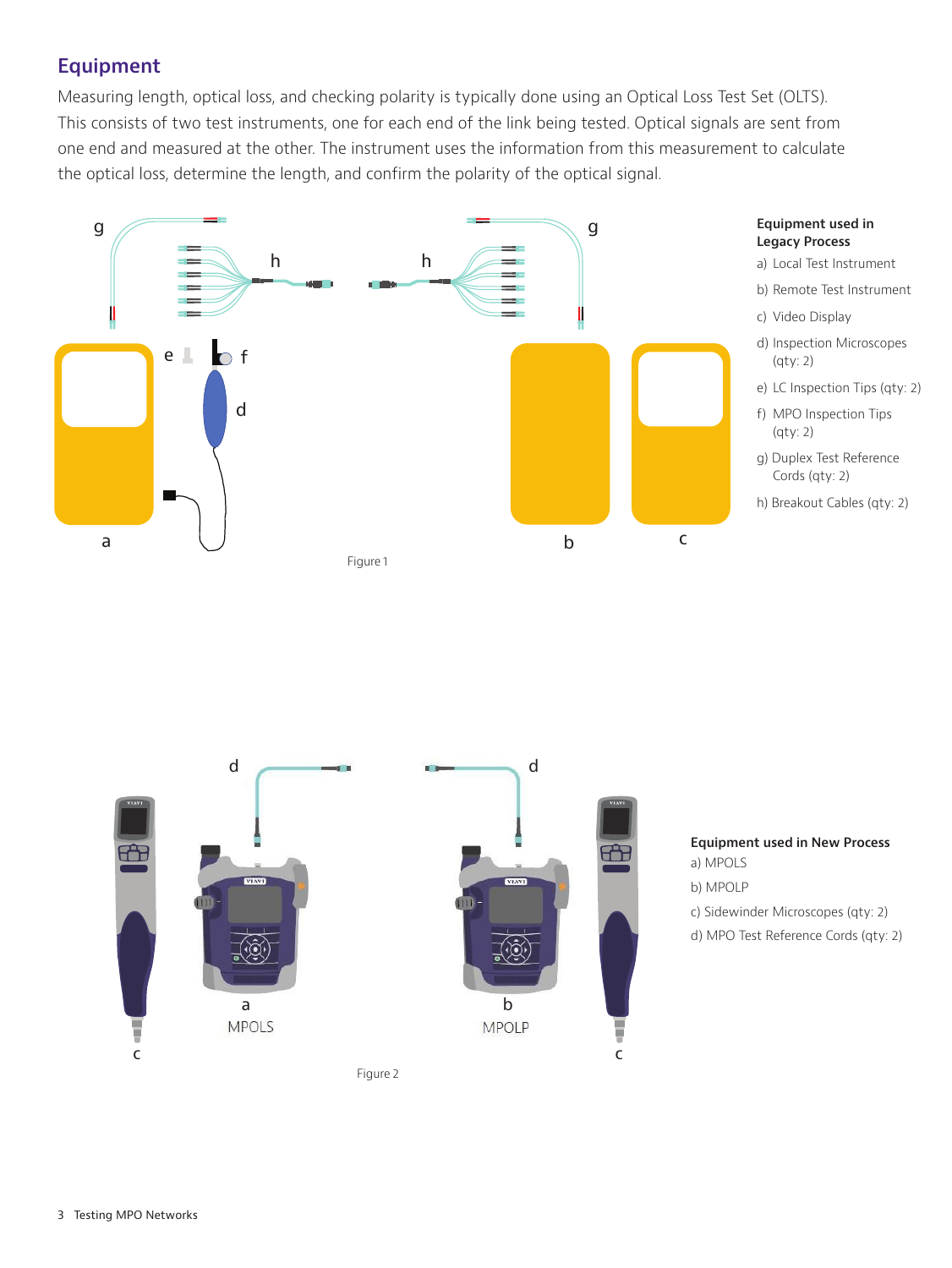## **Legacy Process**

A typical OLTS has either LC or SC input ports, so plugging an MPO connector directly into the device is not possible. To test MPO connections, an additional break-out/fan-out cable must be added between the MPO connector and the Test Reference Cables (TRCs) that connect to the test instrument port. These hybrid cables have an MPO connector at one end. The cable is then broken out into individual fibers that have LC or SC connectors on the other end. Two fibers at each end of the breakout cable are then connected to the TRCs (two at each end), which are connected to the transmit and receive ports on the test instruments. In addition to the OLTS, two inspection microscopes and another video display are required at each end to ensure that all fiber end faces are clean prior to making any connections.



#### **New Process**

The MPO testing process is greatly simplified with the MPOLx. Since each device already has native MPO ports, break-out/fan-out cables are not needed. A TRC with MPO connectors connects the test instruments directly to the DUT. In addition, MPOLx devices with a built-in microscope allow the user to inspect the TRC cables. No additional video displays are needed as the screens on each MPOLx will display the end face images.

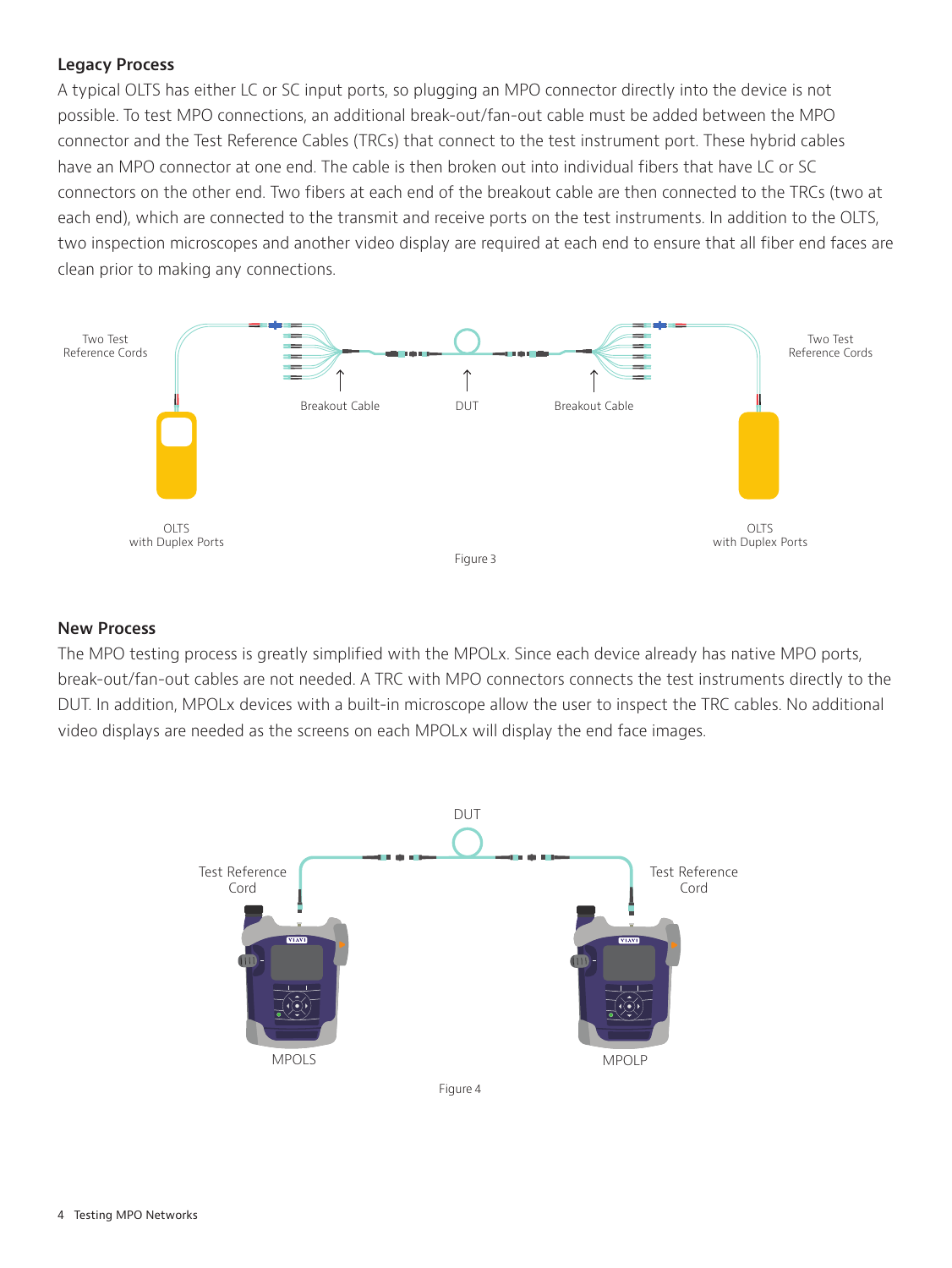## **Endface Inspection and Analysis**

As mentioned earlier, end face contamination is already the biggest problem in fiber networks; it is [even a greater](https://www.youtube.com/watch?v=tQXmSZy9FXs&t=11s&list=PLMNcKV8MjC-IGsrbp3cJGVnIP8S2pLTjV&index=3)  [issue for MPO connectors](https://www.youtube.com/watch?v=tQXmSZy9FXs&t=11s&list=PLMNcKV8MjC-IGsrbp3cJGVnIP8S2pLTjV&index=3). Simply put, they are more difficult to keep clean, so IBYC needs to be incorporated into workflows for handling and testing MPO connections. This practice applies to every connection that is made, including TRCs and test ports on the instruments, in addition to the connections in the network (DUT) itself.

Note: This scenario assumes that 25% of these connections will be contaminated and will require cleaning and reinspection. This will likely be higher, but for demonstration purposes, we are assuming a best-case scenario.

### **Legacy Fiber Inspection Process**

Some OLTS devices provide the ability to connect a probe microscope to the local unit and perform inspection. In some cases, the remote device does not have a screen, so another video display device will be required. Additional tips or adapters are also required to inspect both sides (connector and bulkhead) of the MPO and LC connections present in the breakout cables and TRCs.

The following chart summarizes the total number of end inspections that would occur in our project by using a legacy process. It shows the MPO connectors in the DUT, connections to the break-out cable, and connections to the TRCs and calculates the time spent to properly ensure that all of the connector end faces are in a proper condition for use in a network.

| # of MPO end face (DUT) inspections  | 1,200      | 2 end faces per MPO link                           |
|--------------------------------------|------------|----------------------------------------------------|
| # of MPO Break-out inspections       | 1,200      |                                                    |
| Inspection and Test time per MPO     | 12 seconds | Focus and Pan Time                                 |
| # of LC end face inspections         | 28,880     | 600 (MPO connectors) x 48 LC end faces             |
|                                      |            | (breakout cables and TRCs)                         |
| Inspection and Test time per LC      | 2 seconds  |                                                    |
| <b>TOTAL MPO (DUT and Break-out)</b> | 8 hours    | $2,400 \times 12$ seconds = 480 minutes (8 hours)  |
| <b>Inspection TIME</b>               |            |                                                    |
| <b>TOTAL LC Inspection Time</b>      | 16 hours   | $28,880 \times 2$ seconds = 960 minutes (16 hours) |
| <b>TOTAL Inspection Time</b>         | 24 hours   |                                                    |
| <b>End Face Requires Cleaning</b>    | 25%        |                                                    |
| <b>Additional re-inspection</b>      | 6 hours    |                                                    |
| <b>TOTAL Time</b>                    | 30 hours   | No Certification provided*                         |

\*Note: Some traditional inspection devices provide automated Pass/Fail analysis and the ability to save results and generate reports. These tests are performed one fiber at a time. We find that most technicians using traditional microscopes skip the automated analysis (even if it is available) since it takes more time. For example, the scenario above shows a total of 30 hours to inspect all of the end faces. Performing automated Pass/Fail analysis on the 1,200 MPO connectors in the DUT would add 50 to 60 more hours to this scenario. Because this is not likely, the data above shows just visual inspection without providing certification.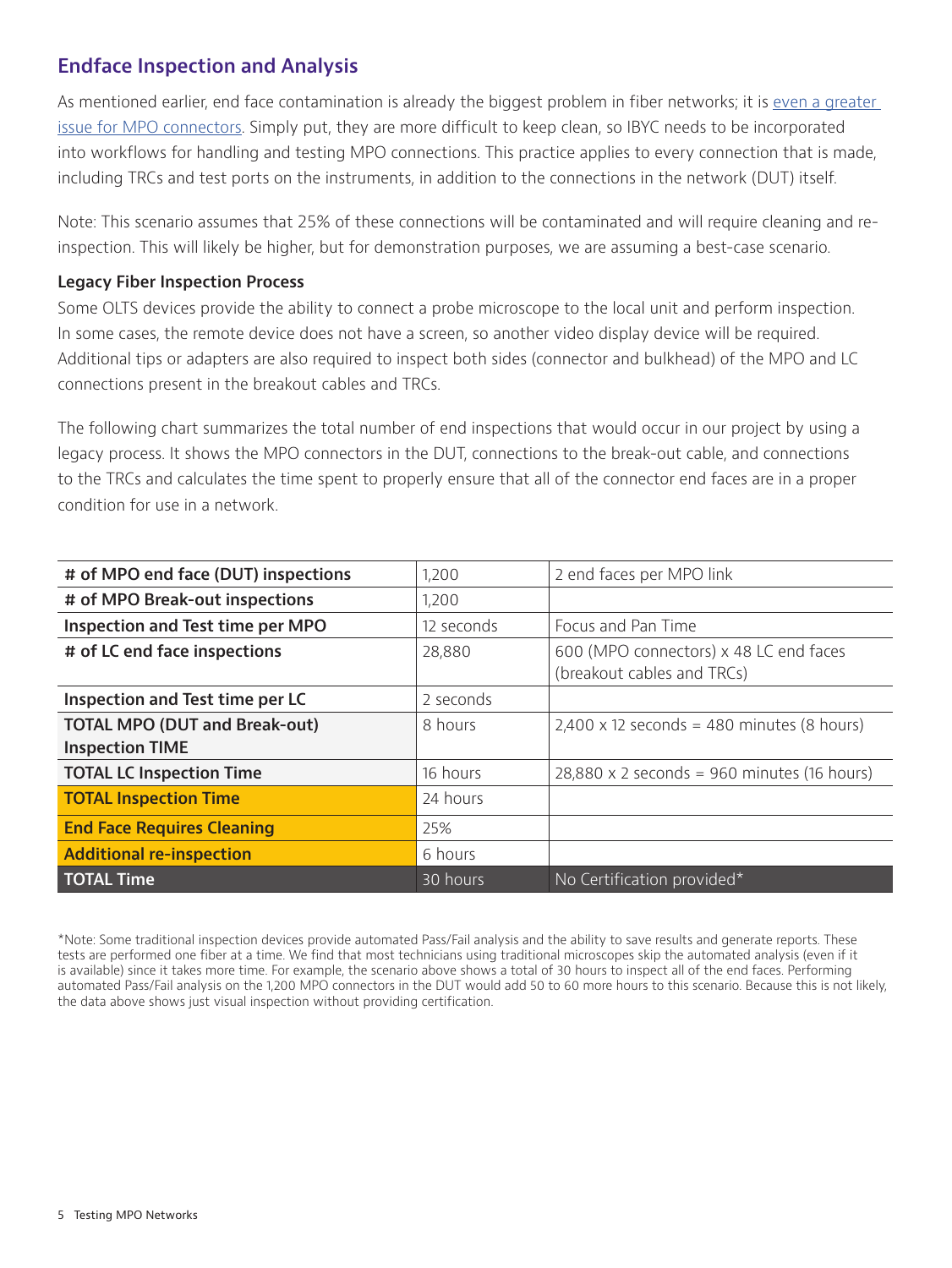#### **New MPO Inspection Process:**

All SmartClass Fiber devices from VIAVI, including the MPOLx feature a [built-in 3.5" screen on both instruments](https://www.viavisolutions.com/en-us/literature/twice-productivity-viavi-solutions-field-technicians-get-full-control-both-local-and-remote-ends.pdf), so they can also be used to inspect MPO end faces. It is essential that both sides of the connection are inspected, especially the Test Reference Cords, which have an extremely high duty cycle and can easily become dirty then damaged if not properly maintained. Dirty or damaged TRCs will then contaminate or damage the network ports as it is connected to perform tests. To ensure these TRCs are well cared for, SmartClass Fiber devices are available with an on-board [Patch Cord Microscope \(PCM\)](https://www.youtube.com/watch?v=YzodkccTg2U&index=2&list=PLMNcKV8MjC-IAk3gr3Iifs-UesYZOjQAB) that allows users to quickly scan across the array of fibers and check for contamination. This connection is made with an MPO bulkhead adapter interface, so the image remains in focus and stays in the same position each time it is inserted. In addition to the inspection capability it provides, the PCM also functions as a "parking lot" for TRCs when not in use, preventing them from dragging across the floor and getting damaged.

Inspecting the DUT is performed with the FiberChek Sidewinder. This is a purpose-built microscope that fully automates the MPO inspection process by focusing, panning, and testing all the fibers in the MPO connector at the press of a button. The Pass/Fail criteria is based on the [IEC 61300-3-35 standard for end face acceptance](https://video.viavisolutions.com/detail/videos/products/video/5727218893001/viavi-inspect-before-you-connect:-episode-10---understanding-the-iec-61300-3-35-standard?autoStart=true&_ga=2.175340066.1273195175.1538591039-1888684088.1525282312), but users can also customize their own criteria if needed. The average time for this process is 20 seconds.

In addition to making the MPO inspection process faster, the Sidewinder provides Pass/ Fail analysis results that not only eliminate subjectivity, but also lets users document the connector quality and use for certification reports. When comparing the process using a Sidewinder to traditional microscopes, the process is not just faster, it is also much more reliable.





MPOLx with Patch Cord Microscope (PCM) FiberChek Sidewinder

Figure 5

| # of MPO end faces (DUT)             | 1,200                | 2 end faces per MPO link                |
|--------------------------------------|----------------------|-----------------------------------------|
| # of MPO TRC inspections             | 1,200                |                                         |
| DUT Inspection and Test time per MPO | 20 seconds           | All 12 fibers tested with the FiberChek |
|                                      |                      | Sidewinder using automated analysis     |
| <b>Test Lead inspection time</b>     | 6 seconds            | All 12 fibers inspected with the PCM on |
|                                      |                      | the MPOLx                               |
| <b>TOTAL DUT Inspection Time</b>     | 6 hours 40 minutes   | $1,200 \times 20$ seconds = 400 minutes |
| <b>Total TRC Inspection Time</b>     | 2 hours <sup>*</sup> | $1,200 \times 6$ seconds = 120 minutes  |
| <b>TOTAL Inspection Time</b>         | 8 hours, 40 minutes  |                                         |
| <b>End Face Requires Cleaning</b>    | 25%                  |                                         |
| <b>Additional re-inspection</b>      | 2 hours, 10 minutes  |                                         |
|                                      |                      |                                         |

\*Note: This scenario assumes that all inspection is performed in a linear process, but much of this would be performed simultaneously. For example, as both local and remote units have inspection capabilities, each end would be inspected simultaneously resulting in half the test time shown. In addition, many technicians will also inspect the MPO test lead using the on-board Patch Cord Microscope at the same time they are inspecting the MPO bulkhead with the Sidewinder. The ability to perform these steps at the same time can cut the total time in half. With these time-savings in mind, the total time could be reduced to less than 6 hours.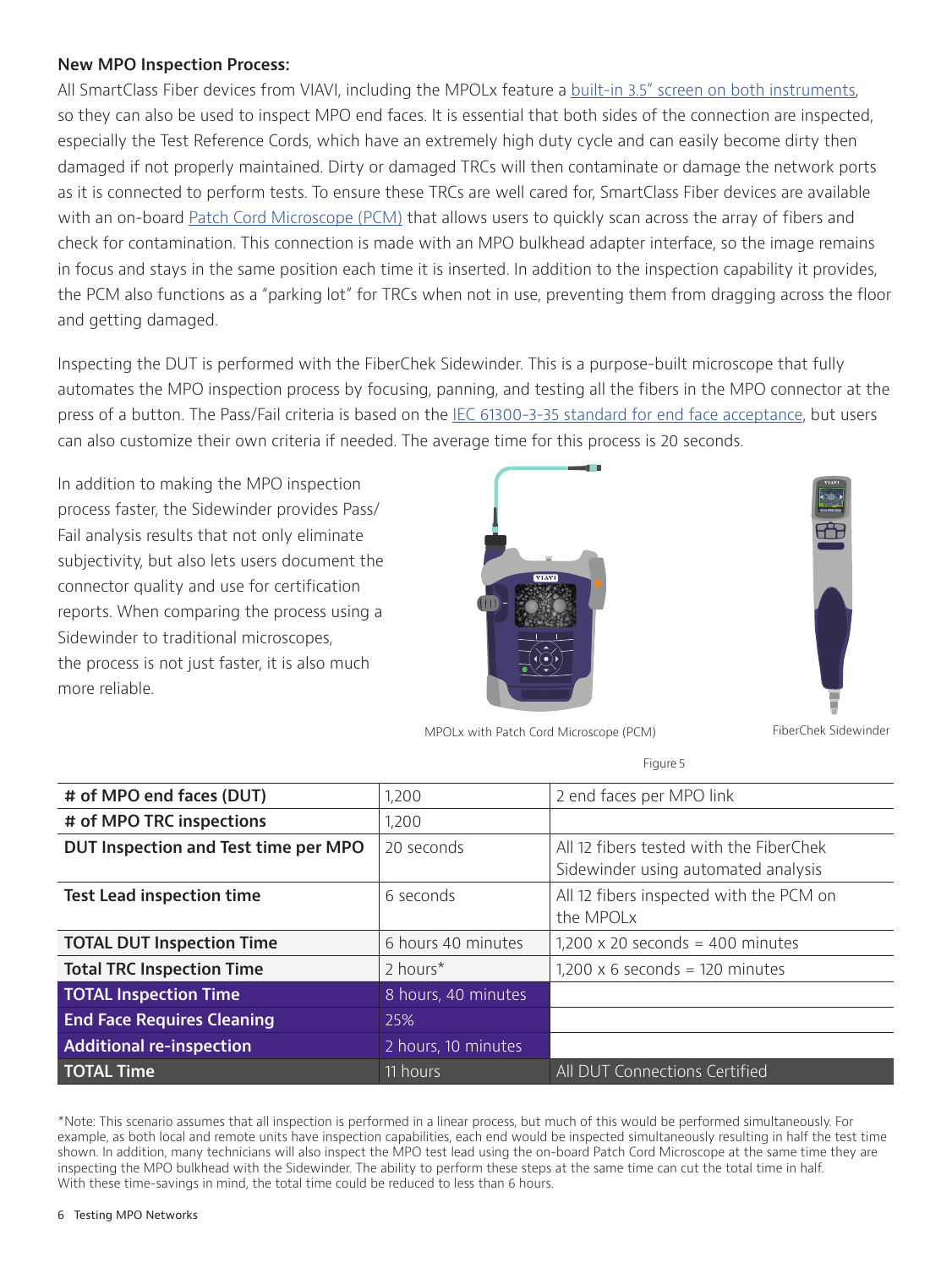# **Referencing**

Proper referencing is essential to ensure accurate Fiber Certification. If the test results can't be trusted, then the entire effort of testing is wasted. The basic principle of referencing MPO links is the same as a traditional duplex fiber link, however using an OLTS requires several additional steps that add complexity and time to the process. The additional steps in a process using an OLTS also introduce more opportunities for errors and mistakes.

## **Legacy Referencing Process**

Since using a traditional OLTS requires a set of break-out cables in conjunction with the TRCs, the reference process is more complicated than the standard 1-Cord reference (as described in our related article: [Four Factors In Accurate](http://images.comms.viavisolutions.com/Web/Viavi/%7B486af2dc-8a51-47cc-b6a0-1a87204c82e8%7D_optimizingfibercert-wp-fop-nse-ae.pdf)  [Fiber Certification](http://images.comms.viavisolutions.com/Web/Viavi/%7B486af2dc-8a51-47cc-b6a0-1a87204c82e8%7D_optimizingfibercert-wp-fop-nse-ae.pdf)). The addition of two break-out cables also adds two more connections, so 3-Cord reference method (Figure 3) is typically used in an effort to reference out these additional connections. Once the reference is complete, the middle cord is removed, and the break-out cables are introduced. The TRCs are connected to one of duplex pairs on each end (Figure 4) and the MPO side of the breakout cables are connected with the DUT and the first two lanes of the MPO can be tested. This reference method involves making a total of 12 connections and results in 24 fiber end faces to inspect at each end of the DUT, before the first test can be performed.



Figure 6. Three Cord Reference Figure 7. Breakout Cables added

This reference method involves a total of 3 connections and 4 fiber end faces to inspect.



## **New Referencing Process**

The native MPO ports on the MPOLx greatly simplify the reference process. Since no additional break-out cables are needed, a standard 1-Cord reference method can be used. Once the reference is complete, the second MPO cord is added to the receive end and each end is connected to the DUT and all fibers in the MPO are ready to be tested.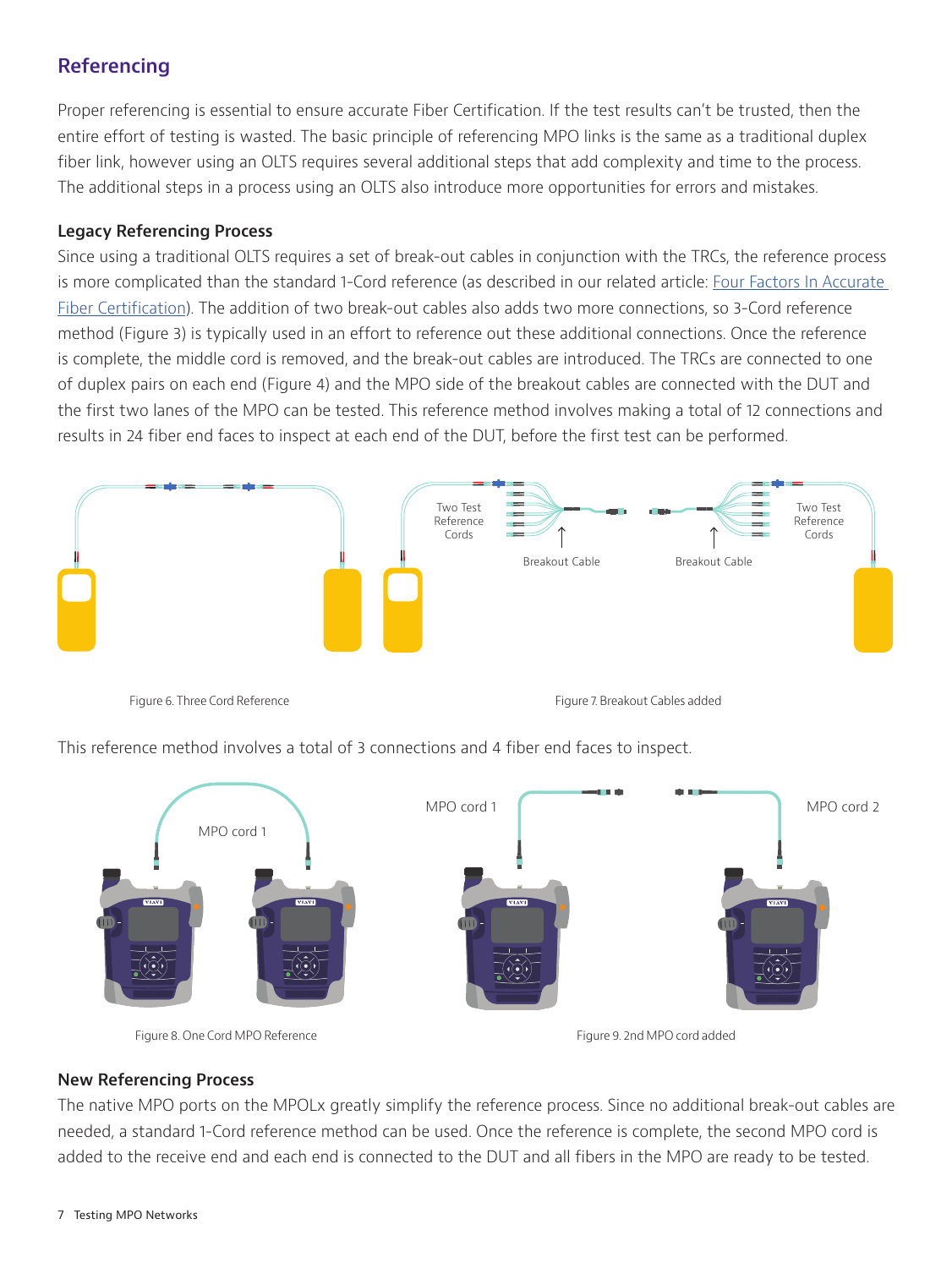# **Performing a Test (Measure Loss, Length, and Polarity)**

#### **Legacy Test Process**

Once the first two fibers are tested with an OLTS, the TRC's are unplugged from the first two ports on breakout cables and connected to the next two ports. This process must be repeated a total of 4 to 6 times, depending on the architecture of the network. Assuming all 12 fibers need to be tested, this test scenario would require a total of 3,600 tests to be performed. At 3 seconds per test, the testing process would take a total of 3 hours to complete. It is also important to note that this scenario does not factor in the additional time associated with walking and reconnecting each pair, which could easily double the test time.



| <b>Total Number of MPO Links</b>        | 600       | 50 Trunks x 12 MPO connectors each              |
|-----------------------------------------|-----------|-------------------------------------------------|
| <b>Total Number of Fibers to Test</b>   | 7,200     | 12 connectors x 12 fibers each                  |
| <b>Total Number of Tests to Perform</b> | 3,600     | Two fibers per test                             |
| <b>Instrument Test Time</b>             | 3 seconds | <b>Typical OLTS</b>                             |
| <b>TOTAL TEST TIME</b>                  | 3 hours   | $3,600 \times 3 = 10,800$ seconds (180 minutes) |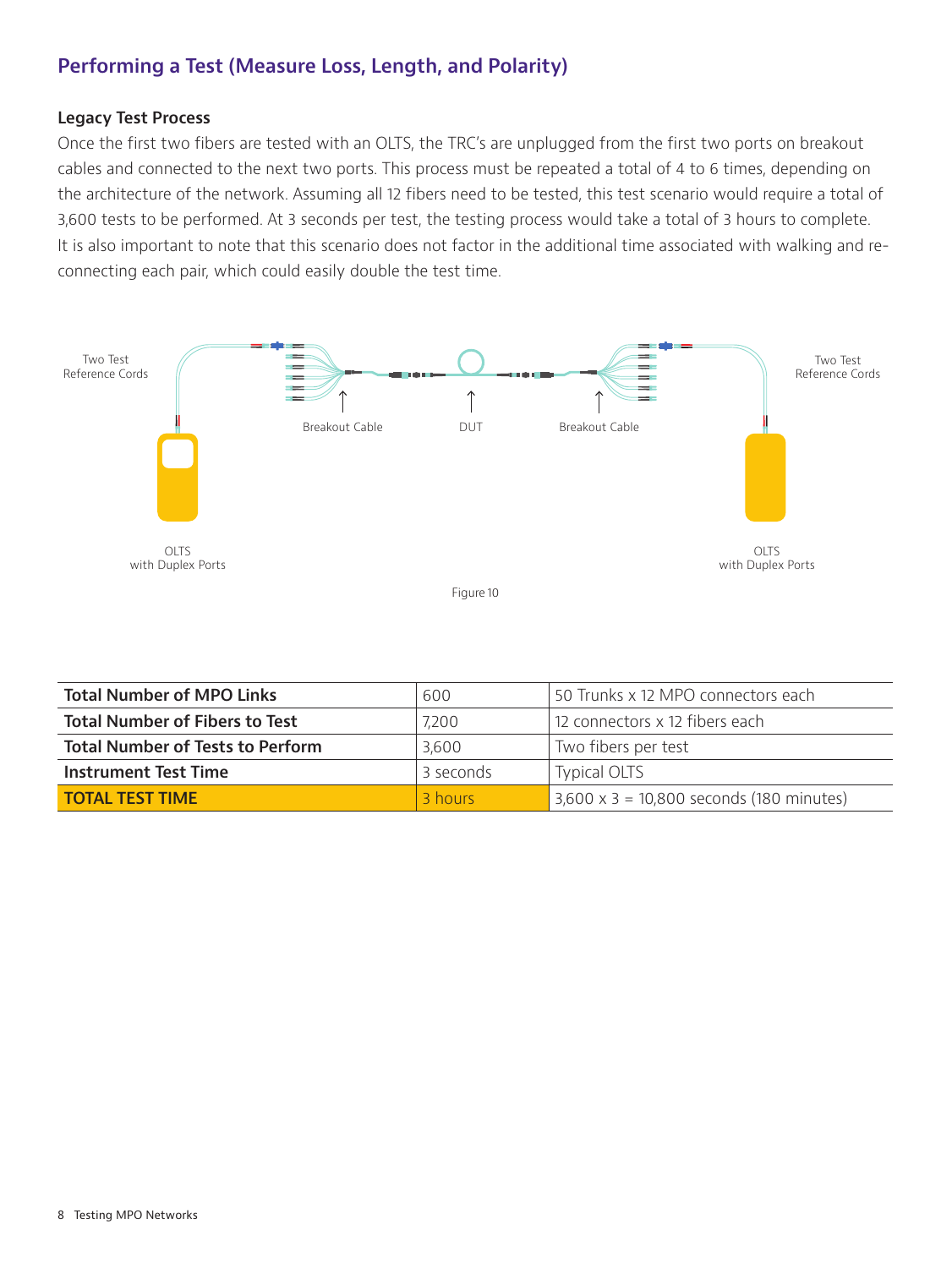## **New Test Process**

Once the test is complete for the first MPO link, the technician can proceed to testing the next MPO link. Using our scenario, a total of 600 links would need to be tested. At 6 seconds per test, the testing process would take a total of 1 hour to complete.



| <b>Total Number of MPO Links</b>        | 600       | 50 Trunks x 12 MPO connectors each         |
|-----------------------------------------|-----------|--------------------------------------------|
| <b>Total Number of Fibers to Test</b>   | 7,200     | 12 connectors x 12 fibers each             |
| <b>Total Number of Tests to Perform</b> | 600       | 12 fibers per test (entire MPO connection) |
| <b>Instrument Test Time</b>             | 6 seconds | Per MPOLx data sheet                       |
| <b>TOTAL TEST TIME</b>                  | 1 hour    | $600 \times 6 = 3600$ seconds (60 minutes) |